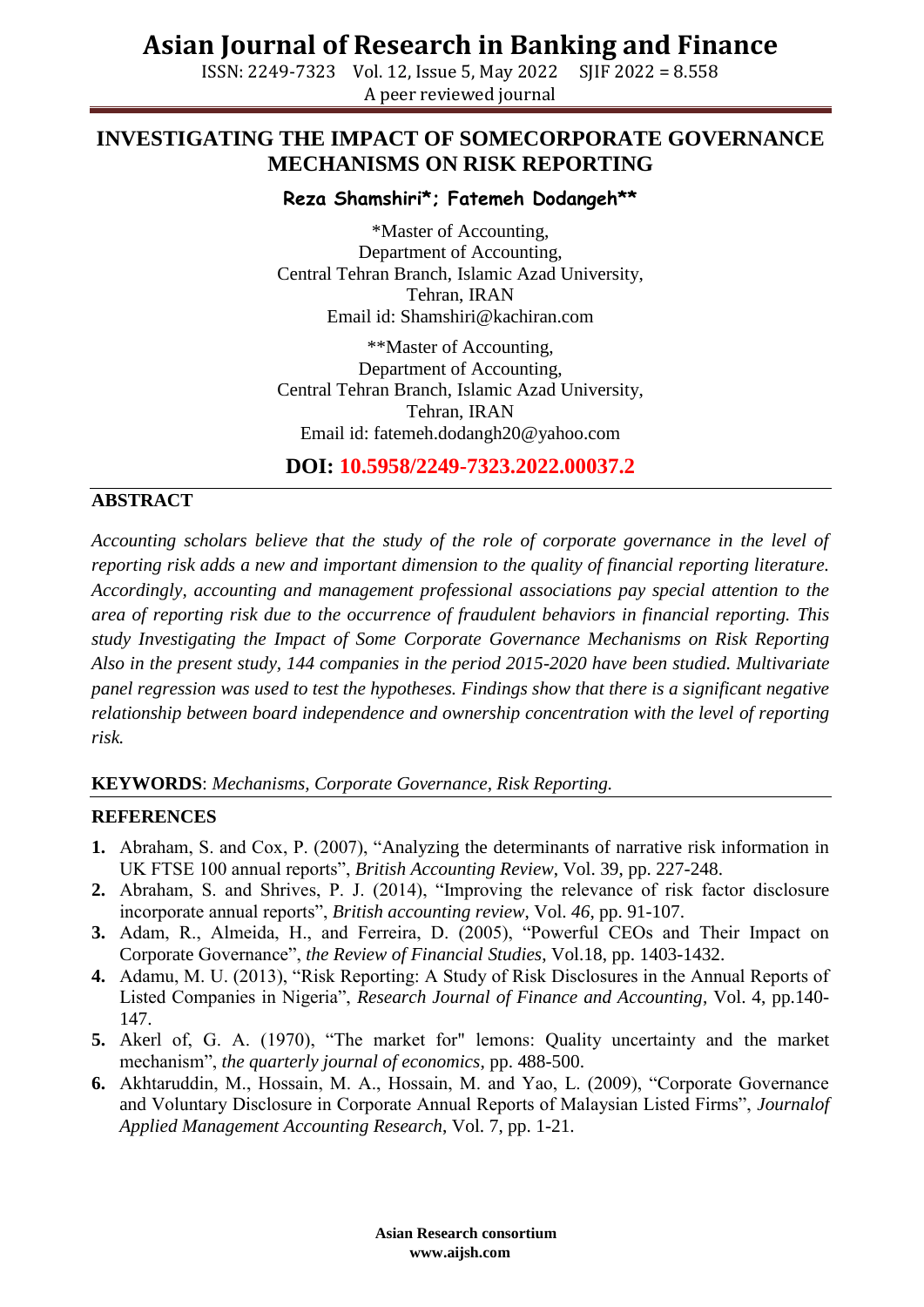ISSN: 2249-7323 Vol. 12, Issue 5, May 2022 SJIF 2022 = 8.558 A peer reviewed journal

- **7.** Ali, M. M. and Taylor, D. (2014), "Corporate Risk disclosure in Malaysia: The influence of Predisposition of Chief Executive officers and chairs of Audit Committee", *Research Journal of Finance and Accounting,*Vol.5, pp. 92-106
- **8.** Allini, A., Manes Rossi, F., and Hussainey, K. (2016), "The board's role in risk disclosure: an exploratory study of Italian listed state-owned enterprises", *Public Money and Management*, Vol. *36*, pp.113-120.
- **9.** Amran, A., Manaf Rosli Bin, A., and Che Haat Mohd Hassan, B. (2008), "Risk reporting: An exploratory study on risk management disclosure in Malaysian annual reports", *Managerial Auditing Journal*, Vol. 24, pp. 39-57.
- **10.** Arnold, T., Fishe, R., and North, D. (2006), Measuring risk disclosure in IPOs and its effect on initial and subsequent returns. Uni-versity of Richmond Working Paper.
- **11.** Atanasovski, A., Serafimoska, M., Jovanovski, K., and Jovevski, D. (2015), "Risk Disclosure Practices in Annual Reports of Listed Companies: Evidence from a Developing Country", *Research Journal of Finance and Accounting*, Vol. 6, pp. 184-192.
- **12.** Banghoj, J., and Plenborg, T. (2008), "Value relevance of voluntary disclosure in the annual report", *Accounting and Finance*, Vol. 48, pp. 159-180.
- **13.** Barako, D. G., and Brown, A. M. (2008), "Corporate social reporting and board representation: evidence from the Kenyan banking sector", *Journal of Management andGovernance*, Vol. 12, pp. 309-324.
- **14.** Baroma, B. (2014), "The association between the level of risk disclosure and corporation characteristics in the annual reports of Egyptian companies", *American Journal of Business*, *Economics and Management*, Vol. 2, pp. 9-16.
- **15.** Beretta, S., and Bozzolan, S. (2004), "A framework for the analysis of firm risk communication", *The International Journal of Accounting*, Vol. 39, pp. 265-288.
- **16.** Berger, T. B. (2012), "Risk reporting practices of Indian companies in the SENSEX", *Asia-Pacific journal of risk and insurance: APJRI,* Vol.6
- **17.** Bianco, M., Ciavarella, A., and Signoretti, R. (2013), "Women on corporate boards in Italy", *Bank of Italy Occasional Paper*, Vol. 174.
- **18.** Branco, M. C. and Rodrigues, L. L. (2006), "Corporate social responsibility and resource based perspectives", *Journal of Business Ethics*, Vol. 69, pp. 111-132.
- **19.** Bushee, B. J., and Noe, C. F. (2000),"Corporate disclosure practices, institutional investors, and stock return volatility", *Journal of accounting research*, pp. 171-202.
- **20.** Cabedo, J. D. and Tirado, J. M. (2004), "The disclosure of risk in financial statements", In *Accounting Forum*, Vol. 28, pp. 181-200.
- **21.** Cai, C. X., Keasey, K. and Short, H. (2006), "Corporate governance and information efficiency in security markets", *European Financial Management*, Vol. 12, pp.763-787.
- **22.** Campbell, J. L., Chen, H., Dhaliwal, D. S., Lu, H. M. and Steele, L. B. (2014), "The information content of mandatory risk factor disclosures in corporate filings", *Review of Accounting Studies*, Vol. 19, pp. 396-455.
- **23.** Chau, G. K., and Gray, S. J. (2002), "Ownership structure and corporate voluntary disclosure inHong Kong and Singapore", *The International journal of accounting*, Vol. 37, pp. 247-265.
- **24.** Chavent, M., Ding, Y., Fu, L., Stolowy, H. and Wang, H. (2006), "Disclosure and determinants studies: An extension using the divisive clustering method (DIV)", *European Accounting Review*, Vol*.*15, pp. 181-218.
- **25.** Chen, C. J. and Jaggi, B. (2001), "Association between independent non-executive directors, family control and financial disclosures in Hong Kong", *Journal of Accounting andPublic Policy*, Vol. 19, pp. 285-310.
- **26.** Cheng, E. C., and Courtenay, S. M. (2006), "Board composition, regulatory regime andvoluntary disclosure", *The International journal of accounting*, Vol 41, pp. 262-289.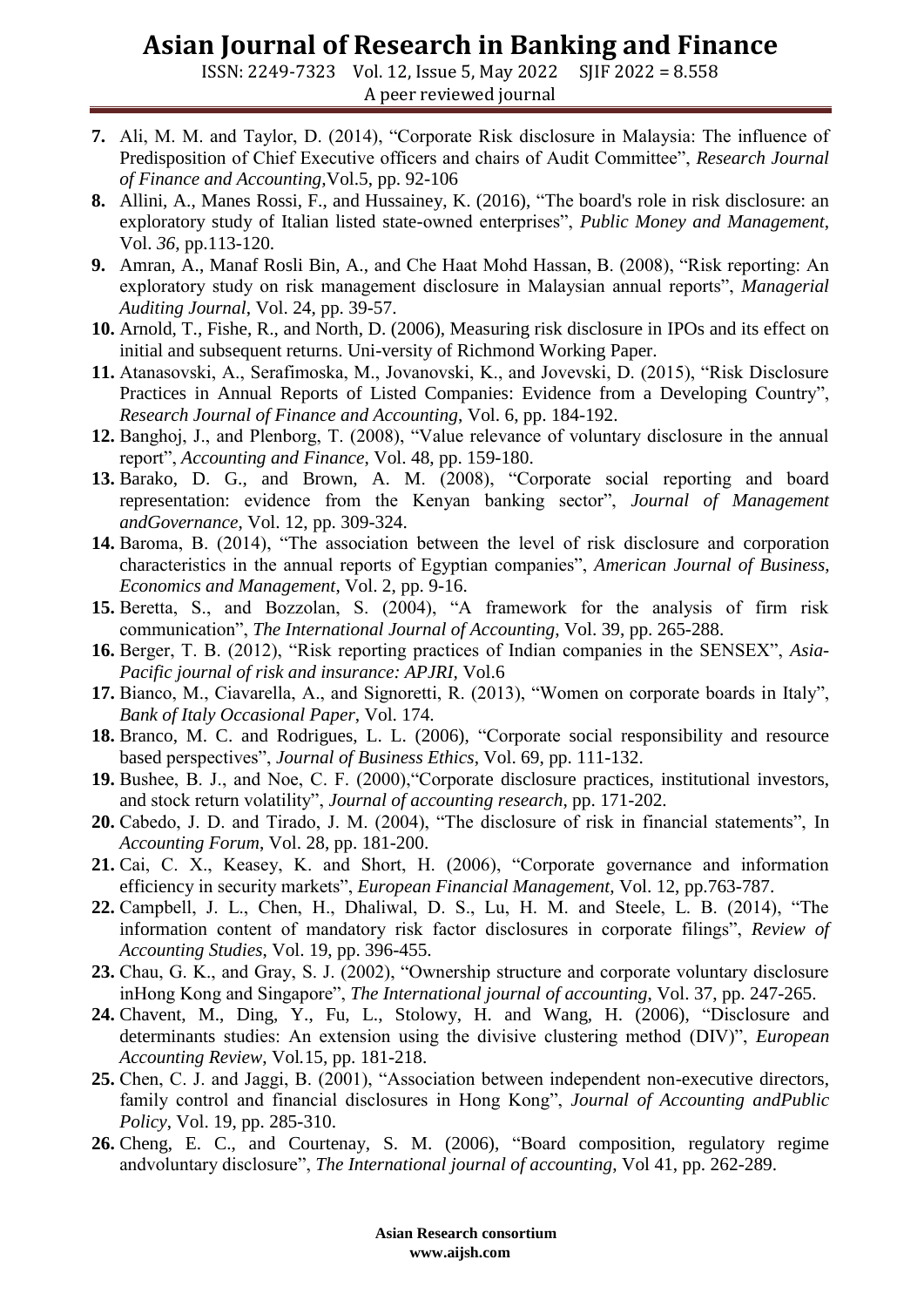ISSN: 2249-7323 Vol. 12, Issue 5, May 2022 SJIF 2022 = 8.558 A peer reviewed journal

- **27.** Combes-Thuelin, E., Henneron, S. and Touron, P. (2006), "Risk regulations and financial disclosure: An investigation based on corporate communication in French tradedcompanies", *Corporate communications: an international journal*, Vol. 11, pp. 303-326.
- **28.** Dashti, J., Selehi, M.M. and Zanjirani, M. (2014), "The impact of ownership concentration onthe level of voluntary disclosure of information in Trehan Stock Exchange Firms*",Indian Journal of Fundamental and Applied Life sciences*, Vol.4, pp.767-773
- **29.** David, P., O'Brien, J. P., Yoshikawa, T., and Delios, A. (2010), "Do shareholders or stakeholders appropriate the rents from corporate diversification? The influence of ownership structure", *Academy of Management Journal*, Vol. 53, pp. 636-654.
- **30.** Deegan, C. and Rankin, M. (1996), "Do Australian companies report environmental news objectively? An analysis of environmental disclosures by firms prosecuted successfully by the Environmental Protection Authority'', *Accounting, Auditing and Accountability Journal*, Vol. 9 , pp. 50-67
- **31.** Deumes, R. (2008), "Corporate risk reporting a content analysis of narrative risk disclosures inprospectuses", *Journal of Business Communication*, Vol. 45, pp. 120-157.
- **32.** Deumes, R. and Knechel, W. R. (2008), "Economic incentives for voluntary reporting on internal risk management and control systems", *Auditing: A Journal of Practice and Theory*, Vol. 27, pp. 35-66.
- **33.** Dobler, M., Lajili, K. and Zeghal, D. (2011), "Attributes of corporate risk disclosure: An international investigation in the manufacturing sector", *Journal of International Accounting Research*, Vol. 10, pp. 1-22.
- **34.** Dominguez, L. R. and Gamez, L. C. N. (2014), "Corporate reporting on risks: Evidence from Spanish companies", *Revista de Contabilidad*, Vol. 17, pp. 116-129.
- **35.** Donnelly, R. and Mulcahy, M. (2008), "Board structure, ownership, and voluntary disclosure inIreland", *Corporate Governance: An International Review*, Vol.16, pp. 416-429.
- **36.** Dutta, P., and Bose, S. (2006), "Gender diversity in the boardroom and financial performance of commercial banks: Evidence from Bangladesh", *The Cost and Management*, Vol. *34*, pp.70- 74.
- **37.** Elshandidy, T. and Neri, L. (2015), "Corporate governance, risk disclosure practices, and marketliquidity: comparative evidence from the UK and Italy", *Corporate Governance: AnInternational Review*, Vol. 23, pp. 331-356.
- **38.** Elshandidy, T. M. (2011), "Risk Reporting Incentives: A Cross-Country Study", Master Thesis,University of Sterling.
- **39.** Elshandidy, T., Fraser, I. and Hussainey, K. (2013), "Aggregated, voluntary, and mandatory risk disclosure incentives: Evidence from UK FTSE all-share companies", *International Review of Financial Analysis*, Vol. 30, pp. 320-333.
- **40.** Elshandidy, T., Fraser, I. and Hussainey, K. (2014), "What drives mandatory and voluntary risk reporting variations across Germany, UK and US?", *The British Accounting Review*, Vol.47,pp. 376-394.
- **41.** Elzahar, H. and Hussainey, K. (2012), "Determinants of narrative risk disclosures in UK interim reports", *The Journal of Risk Finance*, Vol. 13, pp. 133-147.
- **42.** Fama, E. F., and Jensen, M. C. (1983), "Separation of ownership andcontrol", *The Journal of Law & Economics*, Vol. *26*, pp. 301-325.
- **43.** Freeman, R. E. (1984), "Strategic management: A stakeholder approach", Pitman Publishing, Marshfield, MA.
- **44.** Ganguli, S. K., and Guha Deb, S. (2016), "Board Composition, Ownership Structure and Firm Performance: New Indian Evidence in a Unique Regulatory Environment"
- **45.** Garcia Sanchez, I. M., Rodriguez Dominguez, L., and Gallego Alvarez, I. (2011), "Corporategovernance and strategic information on the internet: a study of Spanish listedcompanies", Journal of *Accounting, Auditing and Accountability* Vol. *24*, pp. 471-501.